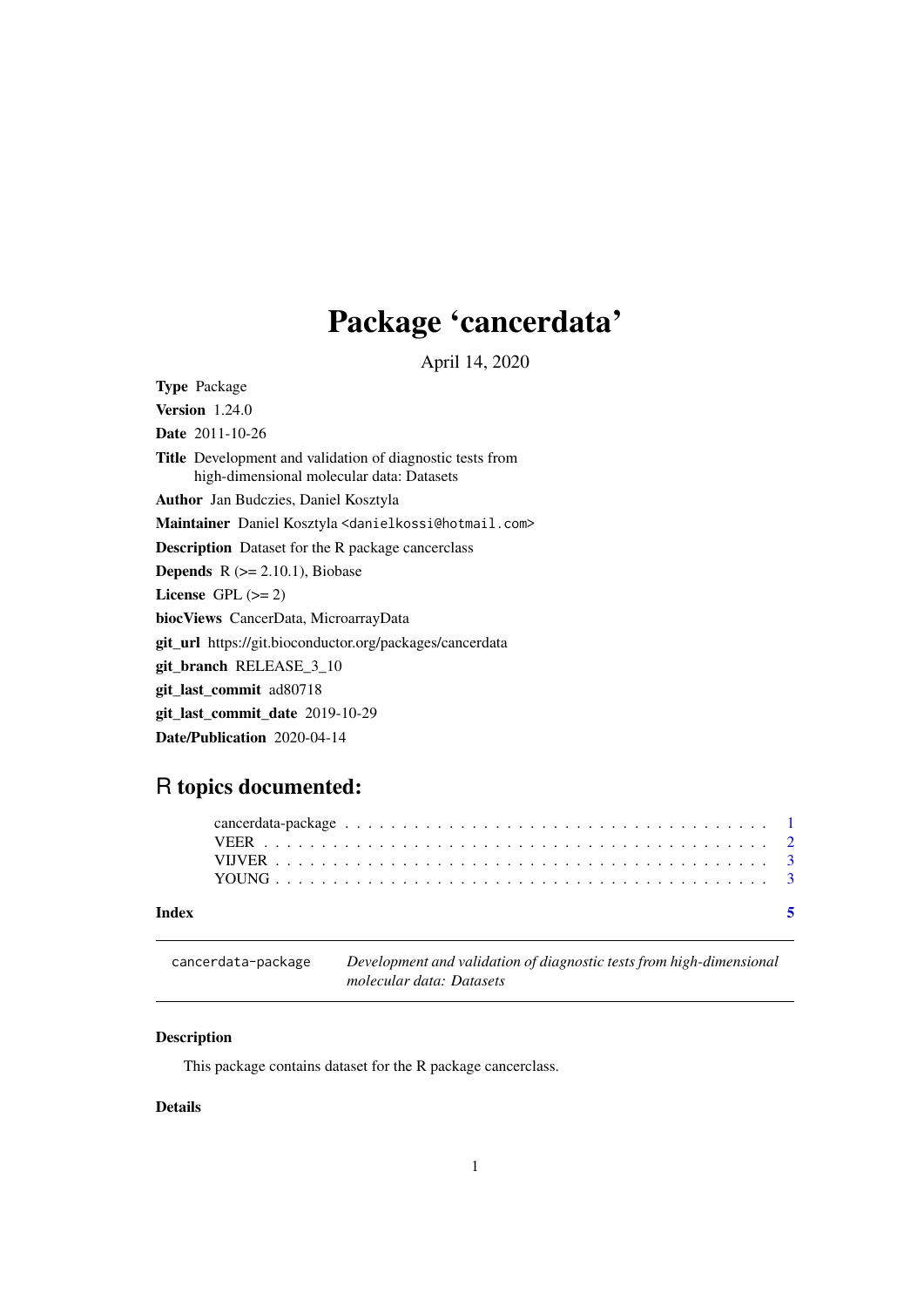| Package: | cancerdata |
|----------|------------|
| Type:    | Package    |
| Version: | 1.1.0      |
| Date:    | 2010-10-26 |
| License: | $GPL (=2)$ |
|          |            |

# <span id="page-1-0"></span>Author(s)

Jan Budczies <jan.budczies@charite.de>, Daniel Kosztyla <danielkossi@hotmail.com>

#### References

[1] Michiels S, Koscielny S, Hill C (2005), *Prediction of cancer outcome with microarrays: a multiple random validation strategy*, Lancet 365:488-492.

#### See Also

[VEER1](#page-1-1)

#### Examples

### see: help(VEER1);

VEER *Breast cancer gene expression data (van't Veer)*

#### <span id="page-1-1"></span>Description

Gene expression data from the breast cancer microarray study of van't Veer et al. [1]. The data set VEER includes gene expression values of 24481 genes in 78 tumor samples. The data set VEER1 is a filtered version [2] of VEER including gene expression values of 4948 genes in 78 tumor samples).

#### Usage

data(VEER) data(VEER1)

#### Value

Data and annotations are organized in a ExtressenSet of the package Biobase.

| <b>VEER</b> | ExpressionSet |
|-------------|---------------|
| VEER1       | ExpressionSet |

#### References

[1] van 't Veer LJ et al. (2002), *Gene expression profiling predicts clinical outcome of breast cancer*, Nature 415:530-536.

[2] Michiels S, Koscielny S, Hill C (2005), *Prediction of cancer outcome with microarrays: a multiple random validation strategy*, Lancet 365:488-492.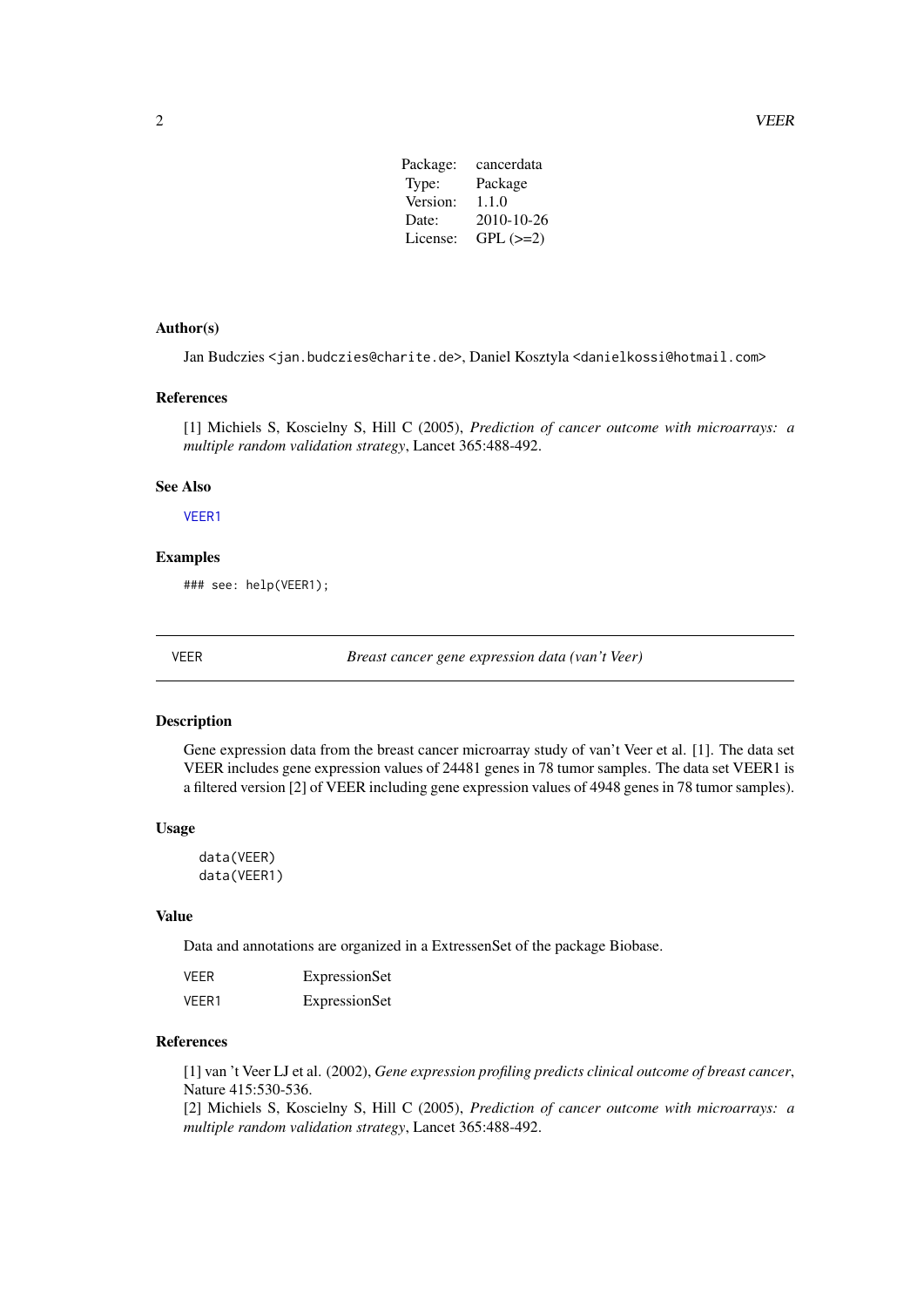#### <span id="page-2-0"></span>VIJVER 3

#### Examples

### see: help(GOLUB);

VIJVER *Breast cancer gene expression data (Vijver)*

#### Description

Gene expression data from the breast cancer microarray study of Vijver et al. [1]. The data set VIJVER includes expression values of 24481 genes in 295 tumor samples. The data set VIJVER1 is a filtered version of VIJVER [2] including expression values of 4948 genes in 295 tumor samples.

#### Usage

data(VIJVER) data(VIJVER1)

#### Value

Data and annotations are organized in a ExtressenSet of the package Biobase.

| VIJVER  | ExpressionSet |
|---------|---------------|
| VIJVER1 | ExpressionSet |

#### References

[1] van de Vijver MJ, He YD, van't Veer LJ, et al. (2002): *A gene-expression signature as a predictor of survival in breast cancer.* N Engl J Med, 347:1999-2009. [2] Michiels S, Koscielny S, Hill C (2005), *Prediction of cancer outcome with microarrays: a multiple random validation strategy*, Lancet 365:488-493.

#### Examples

### see: help(GOLUB);

YOUNG *Breast cancer gene expression data (van't Veer, young patients)*

#### Description

Gene expression data from the breast cancer microarray study of van't Veer et al. [1]. The data set VEER includes gene expression values of 24481 genes in 19 tumor samples. The data set VEER1 is a filtered version [2] of VEER including gene expression values of 4948 genes in 19 tumor samples).

#### Usage

data(YOUNG) data(YOUNG1)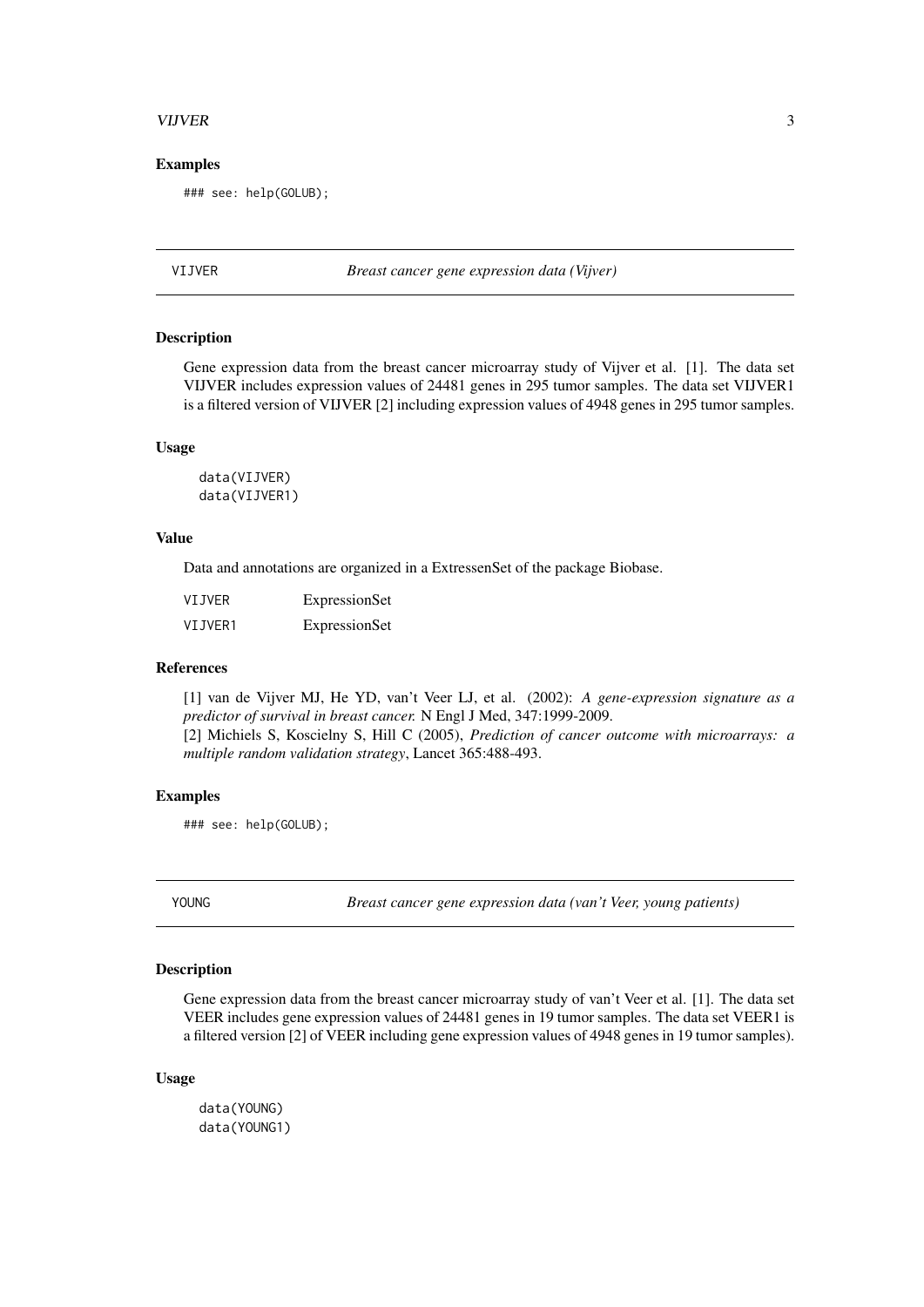# Value

Data and annotations are organized in a ExtressenSet of the package Biobase.

| YOUNG  | ExpressionSet |
|--------|---------------|
| YOUNG1 | ExpressionSet |

# References

[1] van 't Veer LJ et al (2002), *Gene expression profiling predicts clinical outcome of breast cancer*, Nature 415:530-56.

[2] Michiels S, Koscielny S, Hill C (2005), *Prediction of cancer outcome with microarrays: a multiple random validation strategy*, Lancet 365:488-492.

# Examples

### see: help(GOLUB);